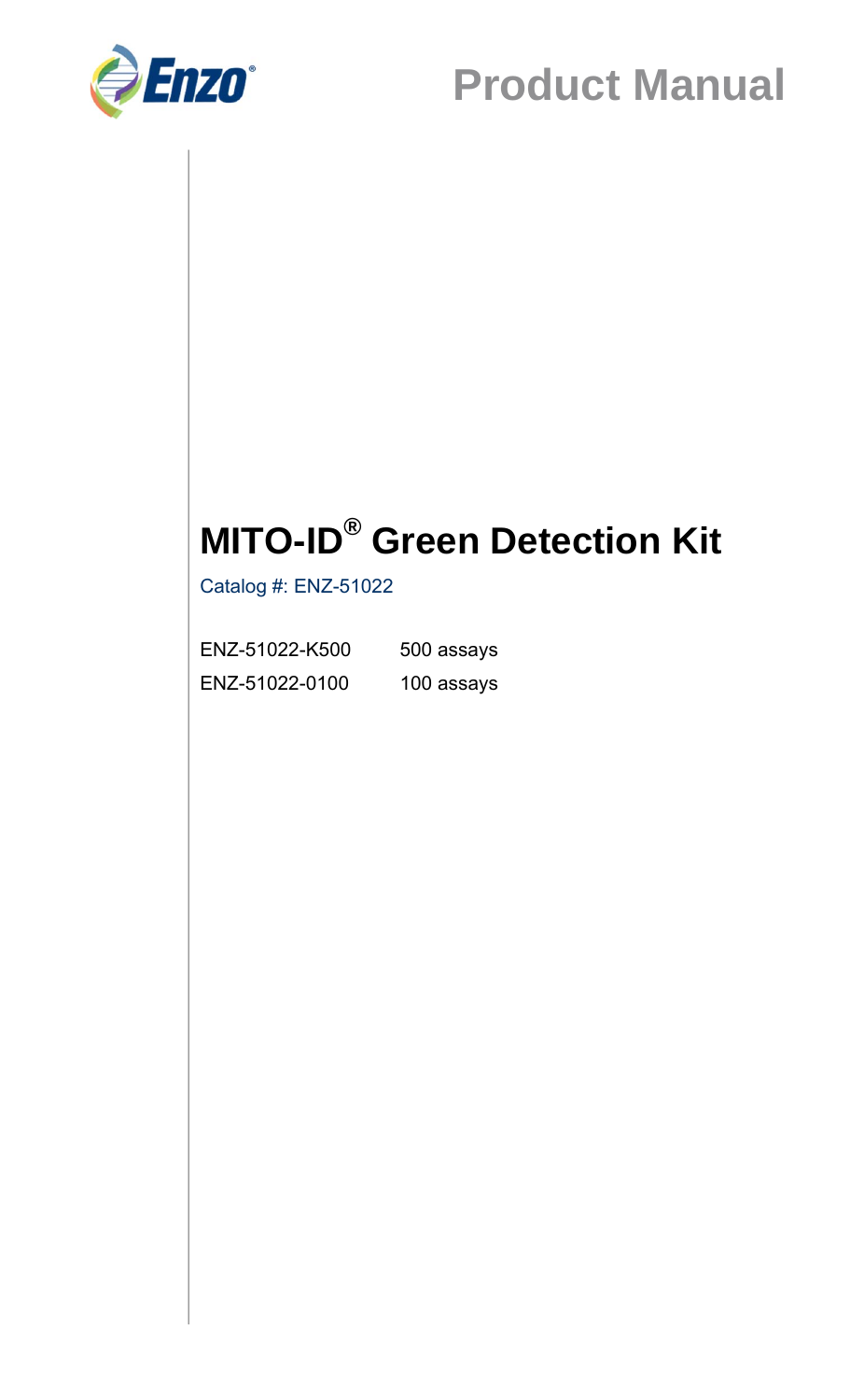

# **USE FOR RESEARCH PURPOSES ONLY**

Unless otherwise specified expressly on the packaging, all products sold hereunder are intended for and may be used for research purposes only and may not be used for food, drug, cosmetic or household use or for the diagnosis or treatment of human beings. Purchase does not include any right or license to use, develop or otherwise exploit these products commercially. Any commercial use, development or exploitation of these products or development using these products without the express written authorization of Enzo Life Sciences, Inc. is strictly prohibited. Buyer assumes all risk and liability for the use and/or results obtained by the use of the products covered by this invoice whether used singularly or in combination with other products.

### **LIMITED WARRANTY; DISCLAIMER OF WARRANTIES**

These products are offered under a limited warranty. The products are guaranteed to meet all appropriate specifications described in the package insert at the time of shipment. Enzo Life Sciences' sole obligation is to replace the product to the extent of the purchasing price. All claims must be made to Enzo Life Sciences, Inc., within five (5) days of receipt of order. THIS WARRANTY IS EXPRESSLY IN LIEU OF ANY OTHER WARRANTIES OR LIABILITIES, EXPRESS OR IMPLIED, INCLUDING WARRANTIES OF MERCHANTABILITY, FITNESS FOR A PARTICULAR PURPOSE, AND NON-INFRINGEMENT OF THE PATENT OR OTHER INTELLECTUAL PROPERTY RIGHTS OF OTHERS, AND ALL SUCH WARRANTIES (AND ANY OTHER WARRANTIES IMPLIED BY LAW) ARE EXPRESSLY DISCLAIMED.

#### **TRADEMARKS AND PATENTS**

Several Enzo Life Sciences products and product applications are covered by US and foreign patents and patents pending. Enzo is a trademark of Enzo Life Sciences, Inc.

#### **FOR RESEARCH USE ONLY. NOT FOR USE IN DIAGNOSTIC PROCEDURES.**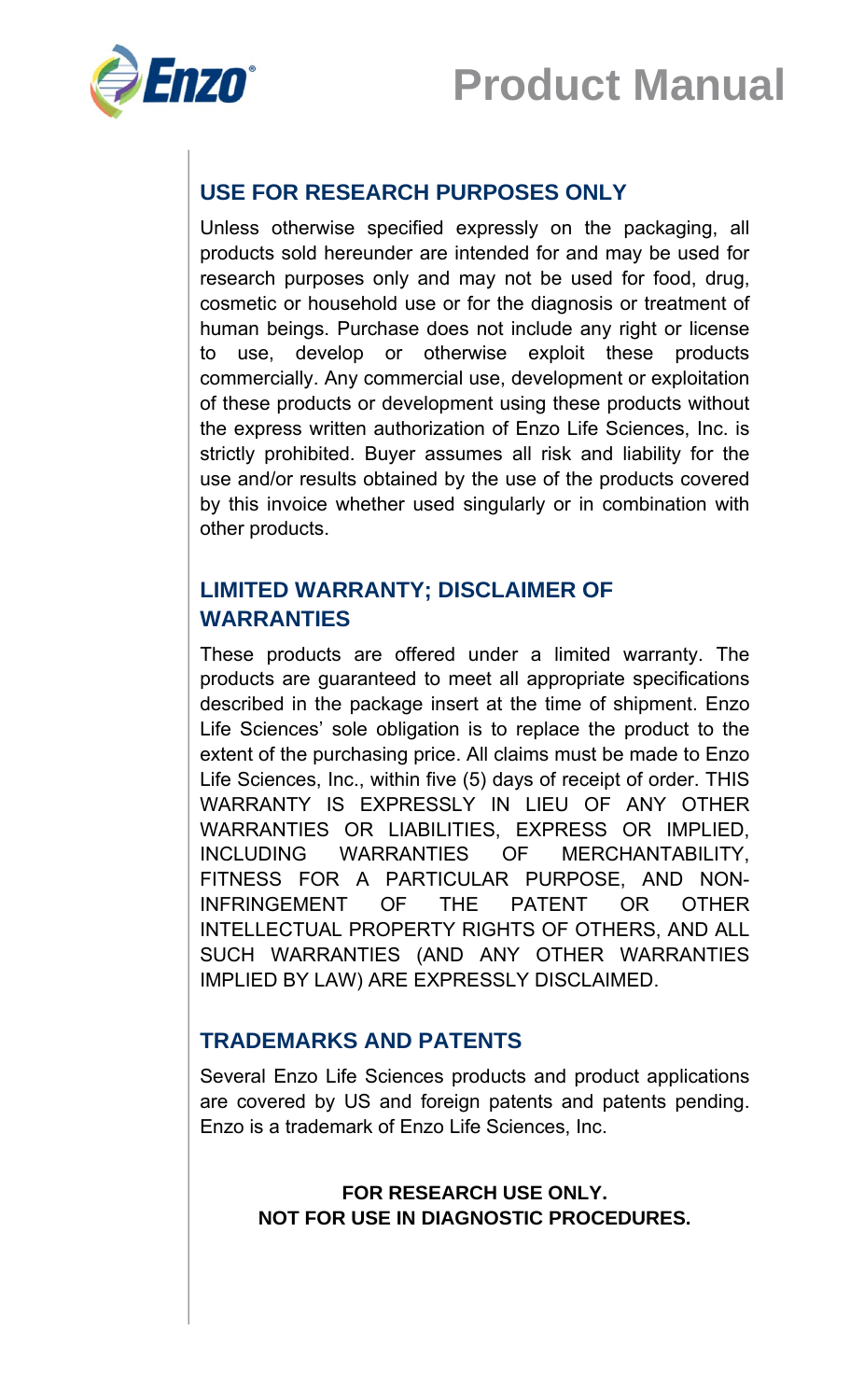



Please read entire booklet before proceeding with the assay.



Carefully note the handling and storage conditions of each kit component.



Please contact Enzo Life **Sciences Technical** Support if necessary.

# **TABLE OF CONTENTS**

| Staining Live Cells Grown in Suspension  5            |  |
|-------------------------------------------------------|--|
| Staining of Aldehyde/Detergent Permeabilized Cells  6 |  |
|                                                       |  |
|                                                       |  |
|                                                       |  |
|                                                       |  |
|                                                       |  |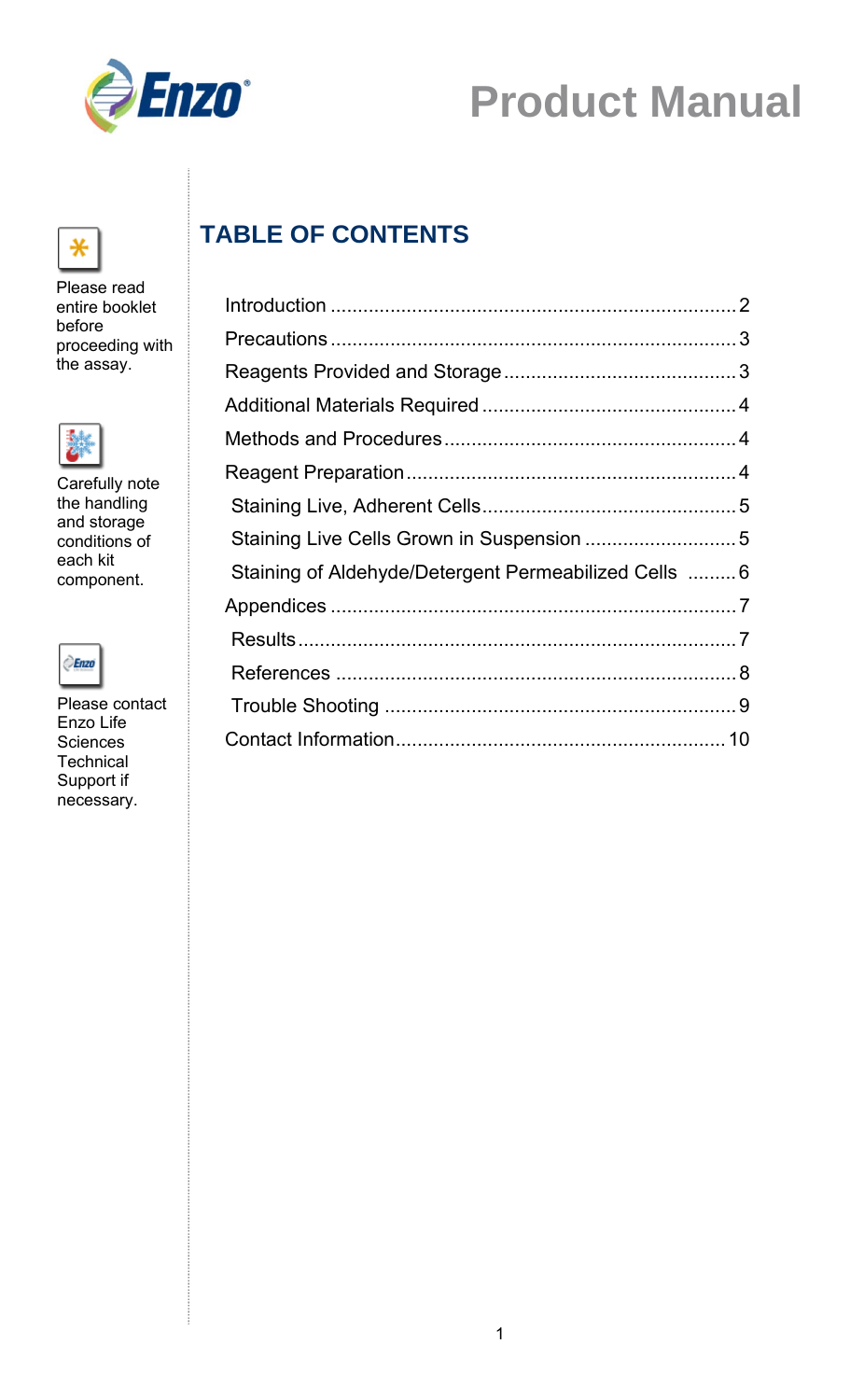



# **INTRODUCTION**

Enzo Life Sciences' Mito-ID® Green Detection Kit contains a novel mitochondria-selective dye suitable for live-, detergentpermeabilized and aldehyde-fixed cell staining. Conventional fluorescent stains for mitochondria, such as JC-1 (Cat. No. ENZ-52304), rhodamine 123 (Cat. No. ENZ-52307 and tetramethylrhodamine ethyl ester (TMRE, Cat. No. ENZ-52309), are readily sequestered by actively respiring mitochondria. However, these mitochondrial stains are subsequently leached out of cells once the mitochondria's membrane potential dissipates. This characteristic severely limits their use in experiments in which cells must be treated with nonionic detergents, aldehyde fixatives or other agents that affect the energetic state of the mitochondria. Micromolar concentrations of MITO-ID® Green dye are sufficient for staining mammalian cells. This has been validated with a human cervical carcinoma cell line, HeLa, a human T-lymphocyte cell line, Jurkat, and human bone osteosarcoma epithelial cell line, U2OS.

One important application of MITO-ID® Green dye is in fluorescence co-localization imaging with red fluorescent protein (RFP)-tagged proteins. This is a powerful approach for determining the targeting of molecules to intracellular compartments, and for screening of associations and interactions between these molecules. Additionally, many organelle-targeting probes photobleach rapidly, are subject to quenching when concentrated in organelles, are highly toxic, or only transiently associate with the target organelle, requiring imaging within a minute or two of dye addition. $3,4$ 

Enzo's MITO-ID® Green dye, a cell-permeable small organic probe molecule that spontaneously localizes to live or fixed mitochondria, was developed to overcome the above problems. The MITO-ID<sup>®</sup> Green dye can be readily used in combination with other common UV and visible light excitable fluorescent dyes and various fluorescent proteins in multi-color imaging and detection applications. It emits in the FITC region of the visible light spectrum, and is highly resistant to photobleaching and concentration quenching.

The MITO-ID® Green Detection Kit has been specifically designed for use with RFP-expressing cell lines, as well as cells expressing blue or cyan fluorescent proteins (BFPs and CFPs). Additionally, the kit is suitable for use with live or fixed cells in conjunction with fluorescent probes, such as labeled antibodies, or other fluorescent conjugates displaying similar spectral properties as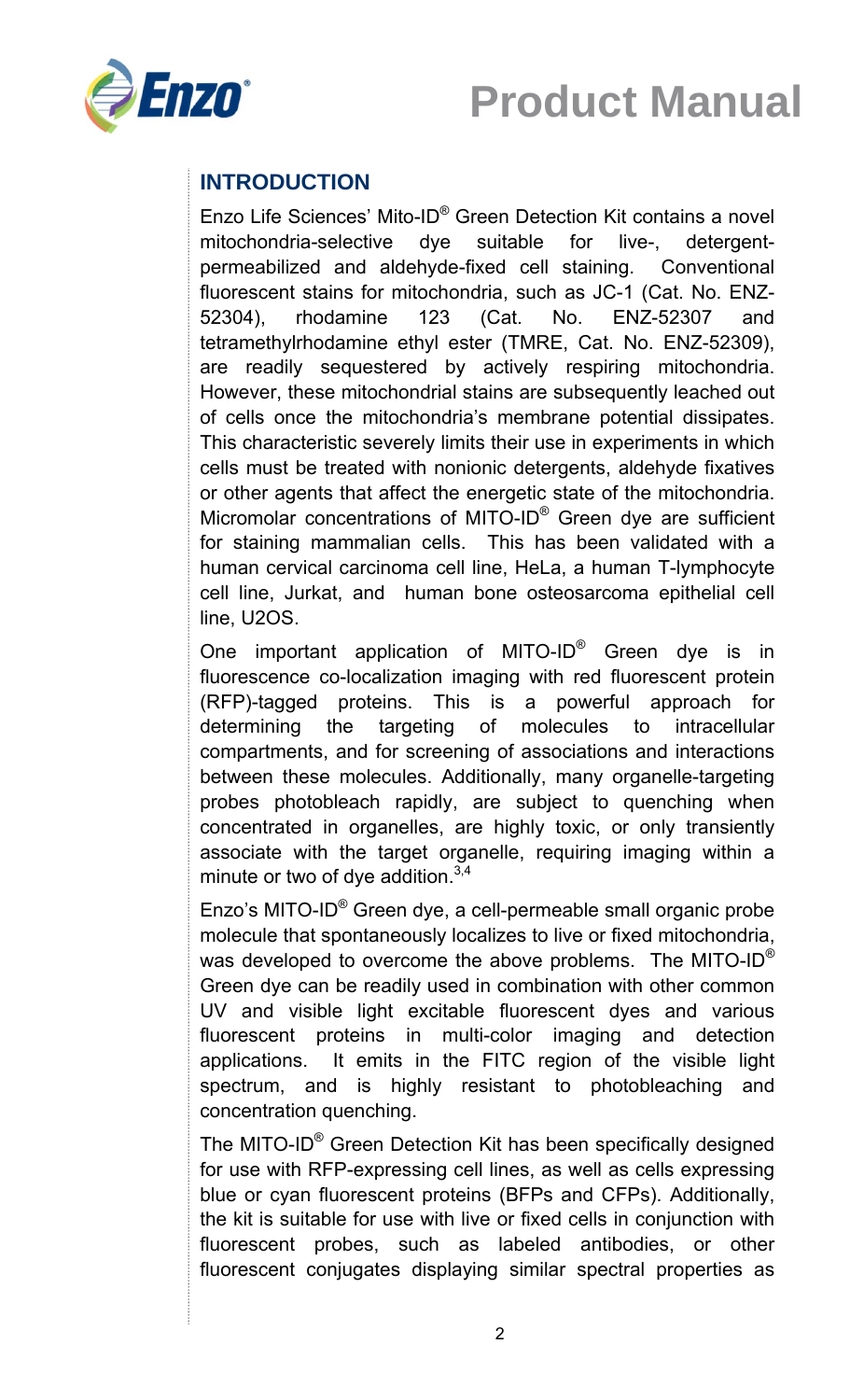



coumarin, Texas Red and cyanine 5. A nuclear counterstain, Hoechst 33342, is provided to highlight this organelle as well.

### **SAFETY WARNINGS & PRECAUTIONS**

#### **FOR RESEARCH USE ONLY. NOT FOR USE IN DIAGNOSTIC PROCEDURES.**

- This product is for research use only and is not intended for diagnostic purposes.
- The ® Green Detection Reagent contains DMSO which is readily absorbed through the skin. It is harmful if ingested or absorbed through the skin and may cause irritation to the eyes. Observe appropriate precautions when handling.
- Reagents should be treated as possible mutagens and should be handled with care and disposed of properly.
- Observe good laboratory practices. Gloves, lab coat, and protective eyewear should always be worn. Never pipet by mouth. Do not eat, drink or smoke in the laboratory areas. All blood components and biological materials should be treated as potentially hazardous and handled as such. They should be disposed of in accordance with established safety procedures.
- To avoid photobleaching, perform all manipulations in low light environments or protected from light by other means.

### **REAGENTS PROVIDED AND STORAGE**

All reagents are shipped on dry ice. Upon receipt, the kit should be stored at ≤-20°C, protected from light. When stored properly, these reagents are stable for at least twelve months. Avoid repeated freezing and thawing.

Reagents provided in the ENZ-51022-K500 kit are sufficient for approximately 500 assays and reagents provided in the ENZ-51022-0100 kit are sufficient for approximately 100 assays using either live, adherent cells or cells in suspension.

| <b>Reagent</b>                                  | ENZ-51022-K500 ENZ-51022-0100 |                 |
|-------------------------------------------------|-------------------------------|-----------------|
| MITO-ID <sup>®</sup> Green Detection<br>Reagent | 50 <sub>µ</sub>               | 13 <sub>µ</sub> |
| Hoechst 33342 Nuclear<br>Stain                  | 50 <sub>µ</sub>               | 13 <sub>µ</sub> |
| 10X Assay Buffer                                | 15ml                          | 3 <sub>ml</sub> |



Handle with care

Reagents require separate storage conditions.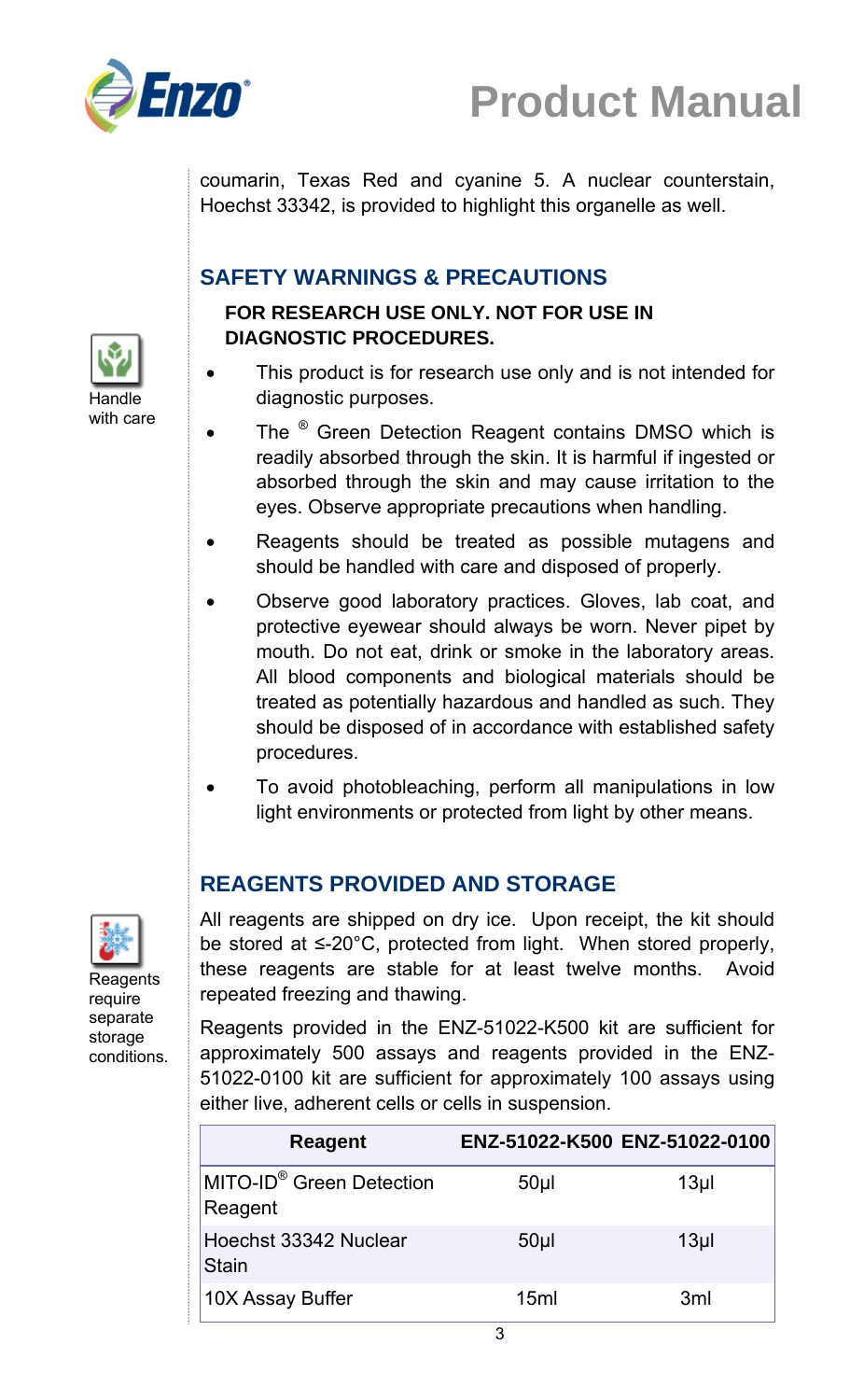

# **ADDITIONAL MATERIALS REQUIRED**

- 1. Standard fluorescence microscope
- 2. Calibrated, adjustable precision pipetters, preferably with disposable plastic tips
- 3. Adjustable speed centrifuge with swinging buckets (for suspension cultures)
- 4. Glass microscope slides
- 5. Glass cover slips
- 6. Deionized water
- 7. Anhydrous DMSO (optional)
- 8. Growth medium (e.g., Dulbecco's Modified Eagle Medium, D-MEM)
- 9. Formaldehyde (optional, for fixation protocol)
- 10. Triton X-100 (optional, for permeabilization protocol)

### **METHODS AND PROCEDURES**

*NOTE: Allow all reagents to thaw at room temperature before starting with the procedures. Upon thawing, gently hand-mix or vortex the reagents prior to use to ensure a homogenous solution. Briefly centrifuge the vials at the time of first use, as well as for all subsequent uses, to gather the contents at the bottom of the tube.* 

#### **REAGENT PREPARATION**

#### **1. 1X Assay Buffer**

Allow the 10X Assay Buffer to warm to room temperature. Make sure that the reagent is free of any crystallization before dilution. Prepare enough 1X Assay Buffer for the number of samples to be assayed by diluting each milliliter (ml) of the 10X Assay Buffer with 9ml of deionized water.

#### **2. Dual Detection Reagent**

The concentration of MITO-ID® Green dye for optimal staining will vary depending upon the application. Suggestions are provided to use as guidelines, though some modifications may be required depending upon the particular cell type employed and other factors such as the permeability of the dye to the cells or tissues. To reduce potential artifacts from overloading of the cells, the concentration of the dye should be kept as low as possible.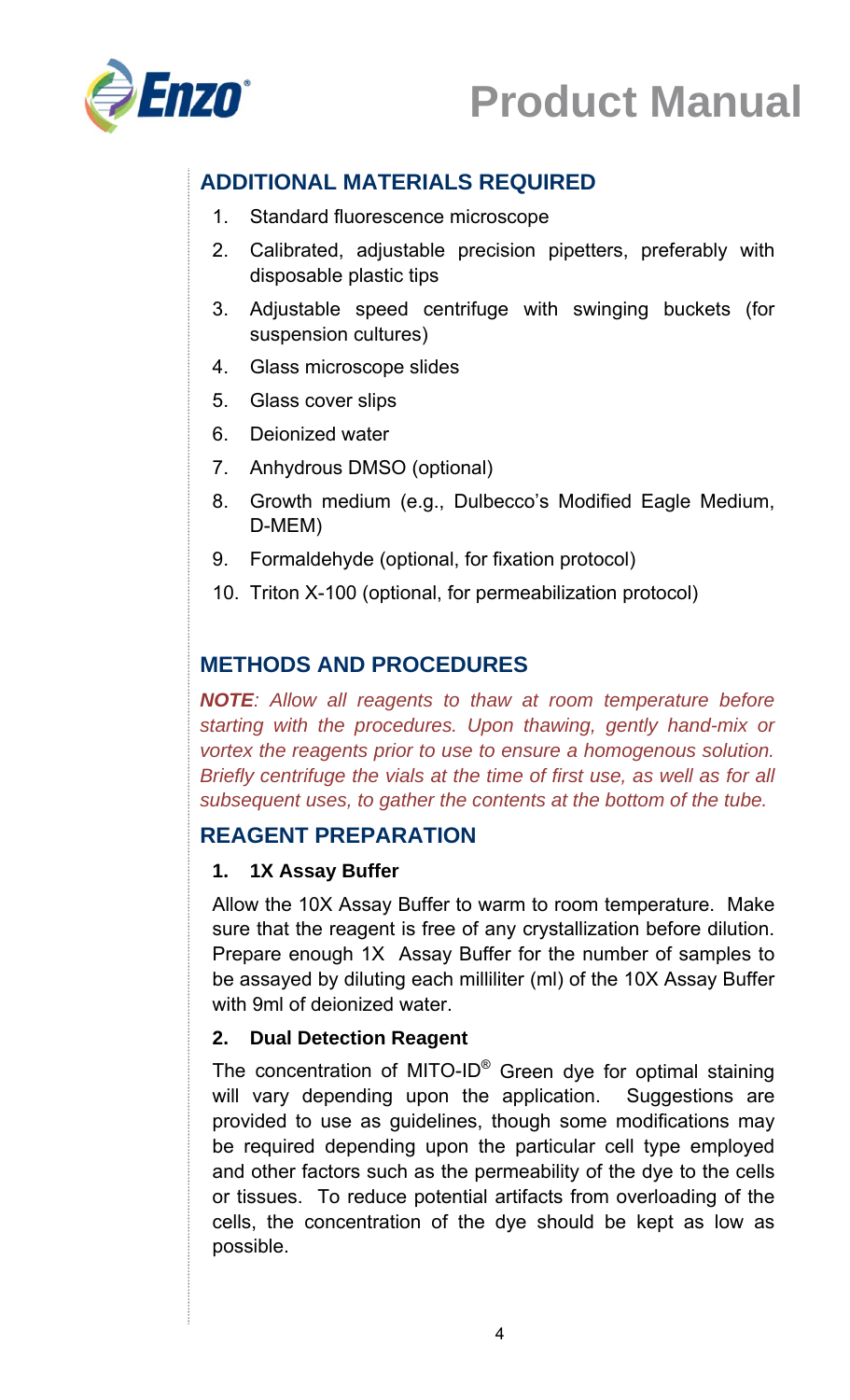

Prepare sufficient amount of Dual Detection Reagent for the number of samples to be assayed as follows: For every 1ml of 1X Assay Buffer (see preparation in step 1) or cell culture medium, add 1 $\mu$ l of MITO-ID<sup>®</sup> Green Detection Reagent and 1 $\mu$ l of Hoechst 33342 Nuclear Stain.

#### *NOTE:*

- *(a) The dyes may be combined into one staining solution or each may be used separately, if desired.*
- *(b) The Hoechst 33342 Nuclear Stain can be diluted further if its staining intensity is much stronger than the green Mitochondrial stain, MITO-ID® Green.*
- *(c) When staining BFP- or CFP-expressing cells, the Hoechst 33342 Nuclear Stain should be omitted due to its spectral overlap with these fluorescent proteins.*

#### **STAINING LIVE, ADHERENT CELLS**

- 1. Grow cells on cover slips inside a Petri dish filled with the appropriate culture medium. When the cells have reached the desired level of confluence, carefully remove the medium.
- 2. Dispense sufficient volume of Dual Detection Reagent (see Reagent Prep, section 2, page 4) to cover the monolayer cells (~100µl of labeling solution for cells grown on an 18 X 18 mm coverslip).
- 3. Protect samples from light and incubate for 15-30 minutes at 37°C.
- 4. (Optional) Wash the cells with 100µl 1X Assay Buffer. Remove excess buffer and place coverslip on slide.
- 5. Analyze the stained cells by wide-field fluorescence or confocal microscopy (60X magnification recommended). Use a standard FITC filter set for imaging the mitochondria. Optionally, image the nucleus using a DAPI filter set and the RFP-tagged protein using a Texas Red filter set.

#### **STAINING LIVE CELLS GROWN IN SUSPENSION**

- 1. Centrifuge cells for 5 minutes at 400 x g at room temperature (RT) to obtain a cell pellet.
- 2. Carefully remove the supernatant by aspiration and dispense sufficient volume of Dual Detection Reagent (see Reagent Prep, section 2, page 4) to cover the dispersed cell pellet.
- 3. Protect samples from light and incubate for 15 to 30 minutes at 37°C.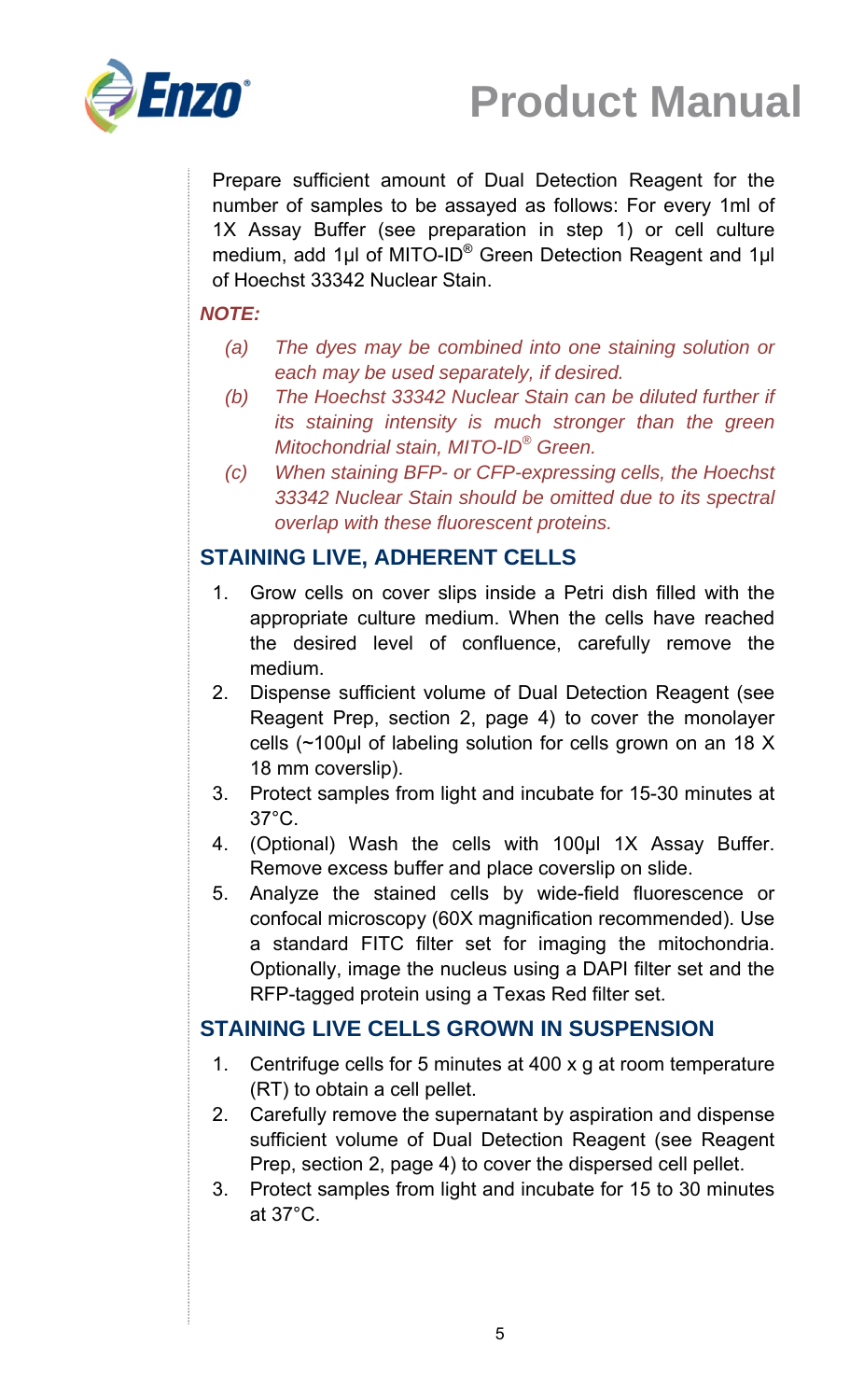

- 4. (Optional) Wash the cells with 100µl 1X Assay Buffer. Remove excess buffer. Resuspend cells in 30µl 1X Assay Buffer, then apply the cells to a glass slide and overlay with a coverslip.
- 5. Analyze the stained cells by wide-field fluorescence or confocal microscopy (60X magnification recommended). Use a standard FITC filter set for imaging the mitochondria. Optionally, image the nucleus using a DAPI filter set and the RFP-tagged protein using a Texas Red filter set.

### **STAINING OF ALDEHYDE-FIXED AND DETERGENT PERMEABILIZED CELLS**

The MITO-ID® Green dye is capable of staining already fixed and permeabilized cells.

- 1. Growth of cells should be performed as described in previous two sections.
- 2. Carefully remove the growth medium, or 1X Assay Buffer covering the cells, and replace it with freshly prepared medium or buffer containing 3.7% formaldehyde.
- 3. Incubate the cells at 37°C for 15 minutes.
- 4. After fixation, wash the cells in PBS or 1X Assay Buffer.
- 5. If the cells are to be subsequently labeled with an antibody, a permeabilization step is usually required to enhance the antigen's accessibility. Incubate the fixed cells in PBS or 1X Assay Buffer containing 0.1% Triton X-100 at room temperature for about one minute.
- 6. Following permeabilization, rinse the cells twice in PBS or 1X Assay Buffer.
- 7. Perform staining as recommended for adherent or suspension cells (in previous two section) using a 500-fold dilution of the MITO-ID® Green instead of the 1000-fold dilution.

*NOTE: If desired, standard immunofluorescence staining protocols using coumarin-based, cyanine 5 or other red or blue fluorescent antibody conjugates, or equivalent, should be performed before Staining with MITO-ID® Green. Antifade compounds or mounting media may be beneficial.* 

*Try to view the samples as soon as possible after staining for sharper staining.*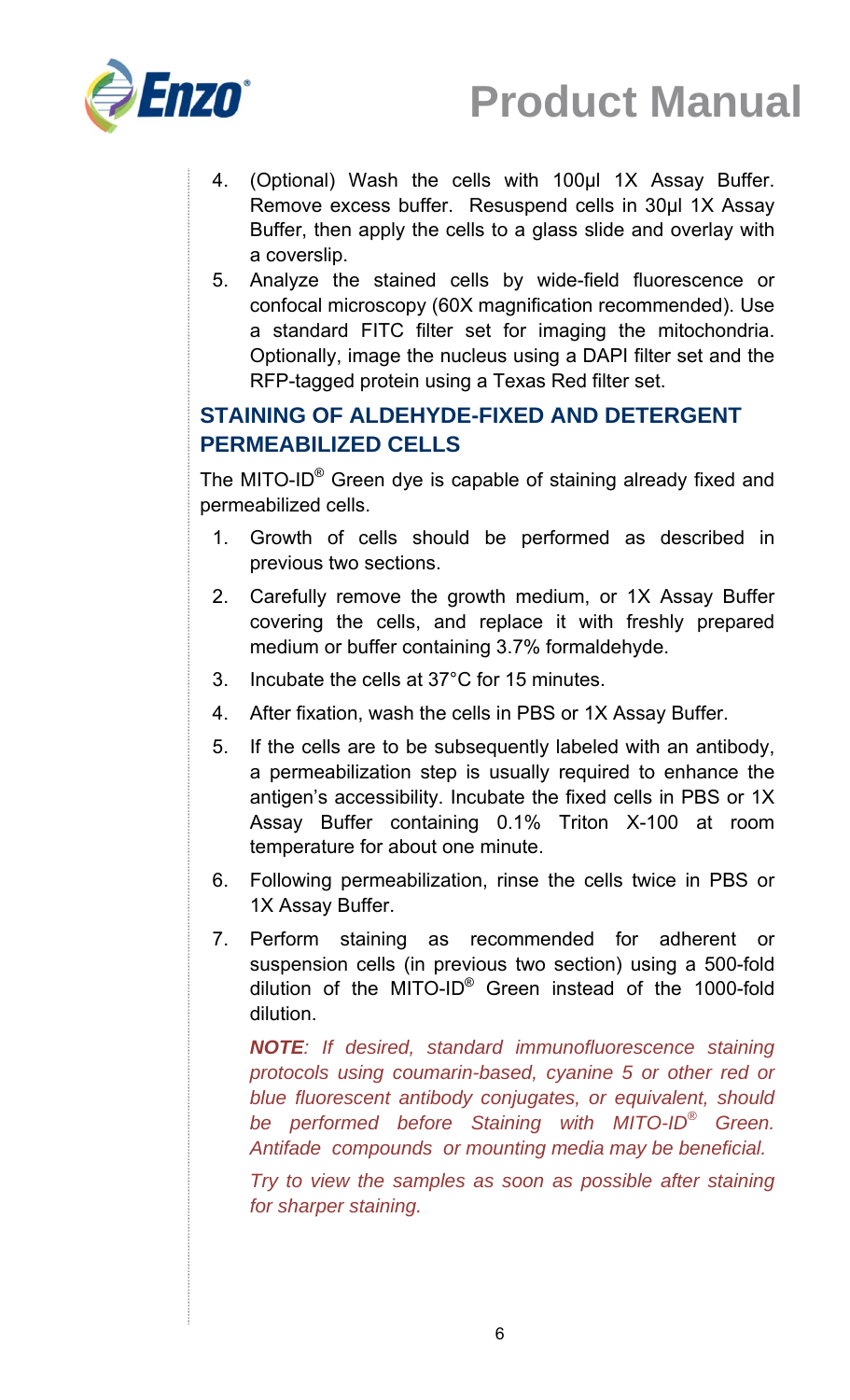



# **APPENDICES**

#### **FILTER SET SELECTION**

The selection of optimal filter sets for a fluorescence microscopy application requires matching the optical filter specifications to the spectral characteristics of the dyes employed in the analysis. Consult the microscope or filter set manufacturer for assistance in selecting optimal filter sets for your microscope.



**Figure 1**. Absorption/excitation and fluorescence emission spectra for MITO-ID<sup>®</sup> Green [Ex/Em: 460/560nm] (panel A) and Hoechst 33342 [Ex/Em: 350/461nm] (panel B) dyes. All spectra were determined in 1X Assay Buffer.

#### **RESULTS**

Mitochondria are subcellular organelles found in eukaryotic cells, often representing as much as 10% of the total cell volume. Although conventional fluorescent stains for mitochondria, such as JC-1, rhodamine 123 and tetramethylrhodamine, are readily sequestered by functioning mitochondria, they are subsequently leached out of the cells once the mitochondrial membrane potential is dissipated. MITO-ID® Green dye accumulates in the mitochondria regardless of the mitochondrial membrane potential. The dye selectively stains mitochondria of living cells and is relatively insensitive to mitochondrial membrane potential uncouplers of phosphorylation, such as CCCP (carbonyl cyanide 3-chlorophenylhydrazone), as well as ion-channel drugs, such as valinomycin. In addition to being a live cell-permeable dye, the MITO-ID® Green dye is functional after cell fixation and detergent permeabilization.

MITO-ID<sup>®</sup> Green dye has been shown to co-localize with MITO-ID<sup>®</sup> Red dye. Previously, the MITO-ID® Red dye has been shown to co-localize with mitochondria expressing a mitochondrial-GFP tag.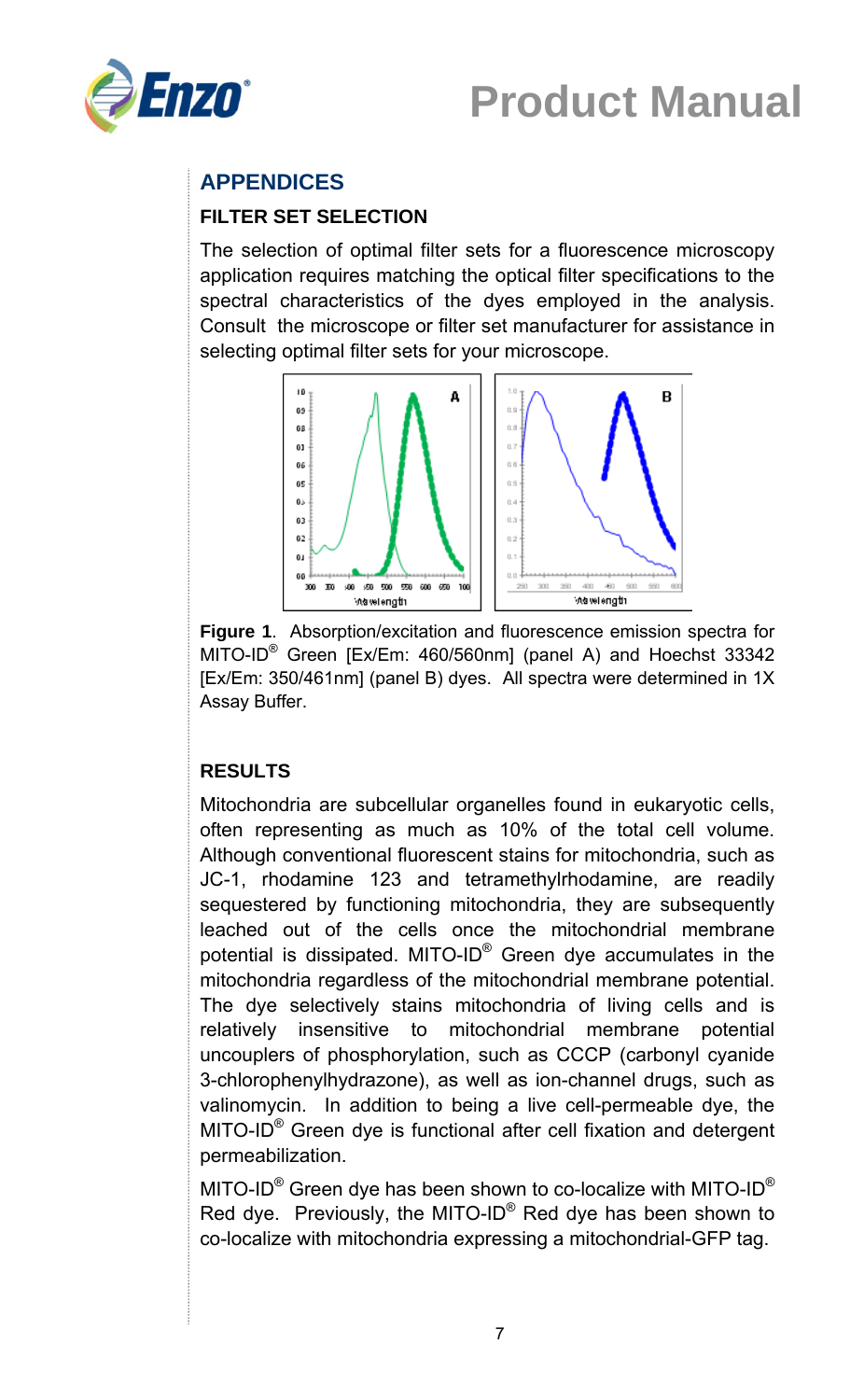

#### **REFERENCES**

- 1. Freundt, Czapiga and Lenardo (2007) "Photoconversion of Lysotracker Red to a green fluorescent molecule" Cell Res. 17(11):956-958.
- 2. Nadrigny, Li, Kemnitz, Ropert, Koulakoff, Rudolph, Vitali, Giaume, Kirchhoff and Oheim (2007) "Systematic colocalization errors between acridine orange and EGFP in astrocyte vesicular organelles" Biophys J. 93(3):969-980.
- 3. Minamikawa, Sriratana, Williams, Bowser, Hill and Nagley (1999) Chloromethyl-X-rosamine (MitoTracker Red) photosensitises mitochondria and induces apoptosis in intact human cells. Journal of Cell Science 112, 2419-2430.
- 4. Scorrano, Petronilli, Colonna, Di Lisa and Bernardi (1999) Chloromethyltetramethylrosamine (Mitotracker OrangeÔ) Induces the Mitochondrial Permeability Transition and Inhibits Respiratory Complex I: Implications for the mechanism of cytochrome c release" J. Biol Chem. 274, 35, 24657–24663.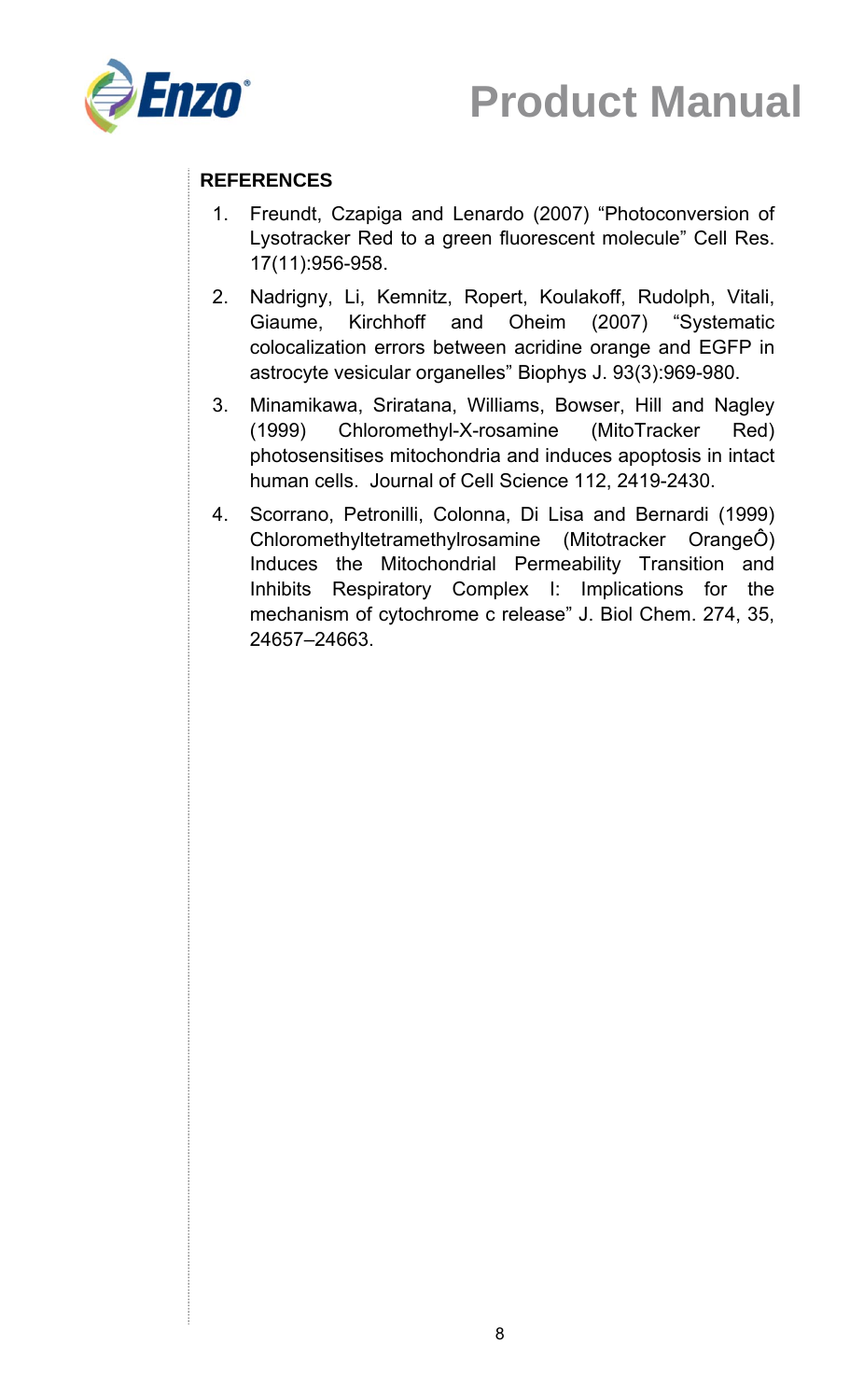



#### **TROUBLESHOOTING GUIDE**

| <b>Problem</b>                                                                                        | <b>Potential Cause</b>                                                                                                                                   | <b>Suggestion</b>                                                                                                                            |
|-------------------------------------------------------------------------------------------------------|----------------------------------------------------------------------------------------------------------------------------------------------------------|----------------------------------------------------------------------------------------------------------------------------------------------|
| Mitochondria are not<br>sufficiently stained.                                                         | Very low concentration<br>of MITO-ID <sup>®</sup> green dye<br>was used or dye was<br>incubated with the cells<br>for an insufficient<br>length of time. | Either increase the<br>labeling concentration<br>or increase the time<br>allowed for the dye to<br>accumulate in the<br>mitochondria.        |
| Precipitate is seen in<br>the 10X Assay Buffer.                                                       | Precipitate forms at<br>low temperatures.                                                                                                                | Allow solution to warm<br>to room temperature<br>or 37°C, then vortex to<br>dissolve all<br>precipitate.                                     |
| <b>Blue nuclear</b><br>counterstain is too<br>bright compared to the<br>green mitochondrial<br>stain. | Different microscopes,<br>cameras and filters<br>may make some<br>signals appear very<br>bright.                                                         | Reduce the<br>concentration of the<br>nuclear counterstain<br>or shorten the<br>exposure time.                                               |
| Cells do not appear<br>healthy                                                                        | Some cells require<br>serum to remain<br>healthy.                                                                                                        | Add serum to stain<br>and wash solutions.<br>Serum does not affect<br>staining. Normal<br>amounts of serum<br>added range from 2%<br>to 10%. |